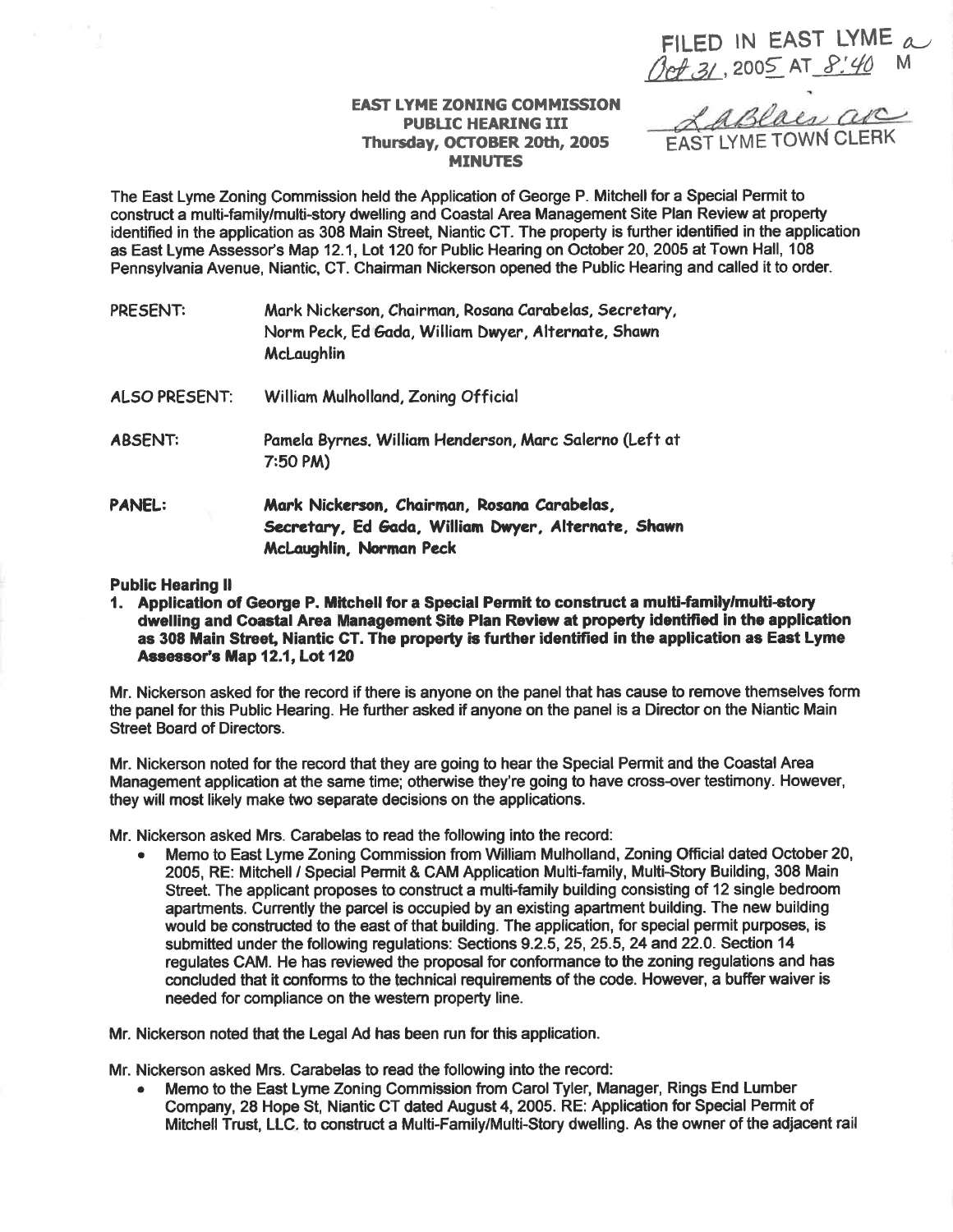road company at the West boundary of the site of the referenced project, they believe that Section 24.6e3 for a buffer strip or fence between the adjacent property should be waived. Such a buffer or fence would restrict the rail road company personnel from accessing the trains delivering materials to Rings End. Further, a buffer strip should not be required for adjacent properties in a CB Zone.

a Memo to the East Lyme Zoning Commission from Allen Arlow, Member/Managerof 286 Main St LLC, Niantic CT. RE: Application for Special Permit of Mitchell Trust, LLC to construct a Multi-Family/Multi-Story dwelling. As owners of the property to the North of the site of the referenced project they believe that the requirement of section 24.6e3 to have a buffer/fence should be waived. Such a bufier would cause a hardship because it would restrict the flow of traffic and cause them to loose access to 9 valuable parking spaces.

Mr. Nickerson asked for the presentation from the applicant.

Mr. George Mitchell of 48 Attawan Rd, Niantic CT, Member and Manager of Mitchell Trust LLC. He pointed out the buffers that are being requested to be waived. Having a fence at the westem side of the property would restrict access to the trains by the workers and would prevent to workers from flagging traffic. The other buffer is between the proposed site and the post office which they won; which means that they would be putting a buffer between two of their own properties. The Northern buffer is where Grampy's and Big A Auto are located. lf a fence were put at that property line it would prevent the owners of Grampy's and Big A from accessing several parking spaces on their own property. He also feels that keeping the free flow of trafftc would be in everyone's best interest and would better conform to the'feel" that the Zoning Commission is trying to create in downtown Niantic. The new police department will be to the right and there's already a fence and buffer in place there as well as an already existing fence to the southem boundary of the property. The building that they intend to build is a  $3\frac{1}{2}$  story building that is less then 40 feet high and will house 12 single family 1 bedroom apartments. It will have an elevator and two stair towers. He says that this is a perfect site for the new building and has a nice view of the Sound. Even though the area is a commercial area, the views from the building all look out onto the Sound and not back towards the Main Street. In regards to the Coastal Area Management Site Plan Review, the application says that most of the issues are not applicable because they have no affect on the Coastal Resources because they have no access to them due to the rocks, rail road tracks and boardwalk all between the site and the Niantic Bay. For that reason he asks that the Commission approves the CAMS part of the application.

Mr. Mitchell introduced Mr. Robert Fanner to explain the technical details of the project. He also noted that the proposed site does also have water and sewer available.

Mr. Fanner, 2 Fenell Court, Engineer on the proposed project explained that the shaded area on the site plan is all paved areas. With the new site plan there will be less impervious surfaces then currently exists. They will also be recharging the ground water with the new design. They will use the existing septic system and have the overflow water go over the train track and out into the Long Island Sound. This will results in no more adverse affects to the Coastal Management system then currently exists. There is existing water and sewer at the site. They will also be running a new service and water line into the site.

Mr. Mulholland explained that there will be a walkway that will tie into the hole in the wall parking lot and will be used as an auxiliary lot to support events on Main Street.

Mr. Nickerson asked what prevents someone fiom being on to the train tracks and going onto the Amtrak tracks.

Mr. Fanner explained that there is a gateway at the end and that the spur comes down, makes a 90 degree tum and that there is a locked gate.

Mr. Mulholland asked Mr. Fanner to go over the parking counts for the site.

Mr. Fanner explained that based on 24 bedrooms and 1  $\frac{1}{2}$  parking spaces per bedroom, they are required to provide 36 parking spaces. There are providing 37 spaces, 2 of which are hdndicap designated spaces. They are well within the limit of the required square footage for parking. They are required to have 26,440 square feet of space for parking, they have 32,000 square feet. This provides 30% extra space then is required.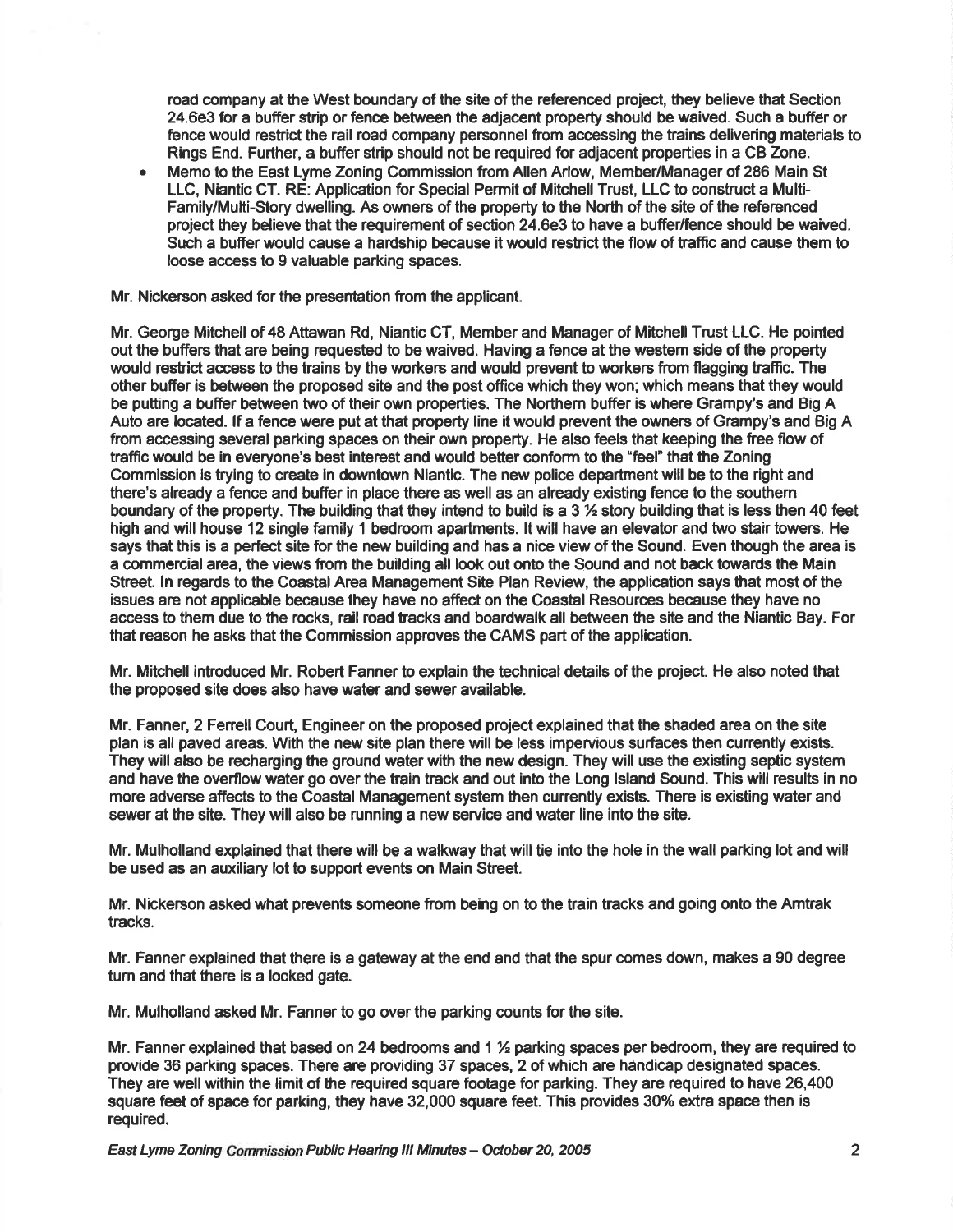Mr. Nickerson asked exactly how tall the building is.

Mr. Fanner said that is something that the architect will have to address for the commission.

Mr. Peck said that cunently, that parking area is used by moviegoers at the theater across the street. ls there a training program lined up to re-train the movie patrons so as not to bother the residents of 286 Main St?

Mr. Fanner said that is something that the owner of the theater will have to handle.

Mr. Mitchell explained that the theater does have spaces available in the back of the building and that the moviegoers will have to leam that they will no longer be able to park in that area. The parking spaces in that lot will be assigned for residents of the apartment building and wlll be slgned that way accordingly. They will be marked for "Residents Only".

Mr. Nickerson asked if this is a part of the shared parking for downtown.

Mr. Mulholland said that the project will have to stand on it's own as tar as parking spaces. He explained that 36 spaces are required and that they are able to meet that requirement.

Mr. Dwyer asked if that is not allowed to sign parking spaces under the shared parking regulations.

Mr. Mulholland explained that is something that does not apply because the owner of the proposed development and the owners of the surrounding building have an informal agreement. Therefore it's not something that the Zoning Commission should be concerned with. They require 36 spaces and the owner of the proposed development is providing 37 spaces.

Mr. Nickerson said that under the shared parking regulations they are not allowed to put up "Residents Only" signs in the parking lot.

Mr. Mitchell explained that they are not claiming shared parking. They will ensure that every resident has a reserved parking space. They will not be assigning the spaces by apartment number, but that the spaces will be signed appropriately and that there will be an assigned space for every resident.

Mr. Nickerson asked about the proposed storm water flow. He said that he has never heard of such a system that has the storm water going through a system like that.

Mr. Fanner explained that the water will go into the galleys of an old unused septic system and then infiltrate into the ground and that if that cant accommodate the over flow, the water will run into a system around the building and over the tracks lnto the sound.

Mr. Nickerson asked if there should be a filter system.

Mr. Mulholland assured the Commission that the Town Engineers have reviewed and endorsed the proposed storm water plan.

Mr. Fanner explained that it is an existing system that is already in place and is a working system that has not created any problems over the years.

Mr. Nickerson asked if this is in the aquifer system.

Mr. Fanner said it is not.

Mr. Nickerson asked if a tanker truck full of oil spilled, what would happen.

Mr. Fanner explained that they would be all set because it goes through a 2,000 gallon grid chamber that has two catch basins that would hold most of it. lf it overflowed ftom there it would go through two rows of four foot galleys that would hold another 1,000 gallons.

East Lyme Zoning Commission Public Hearing III Minutes - October 20, 2005 3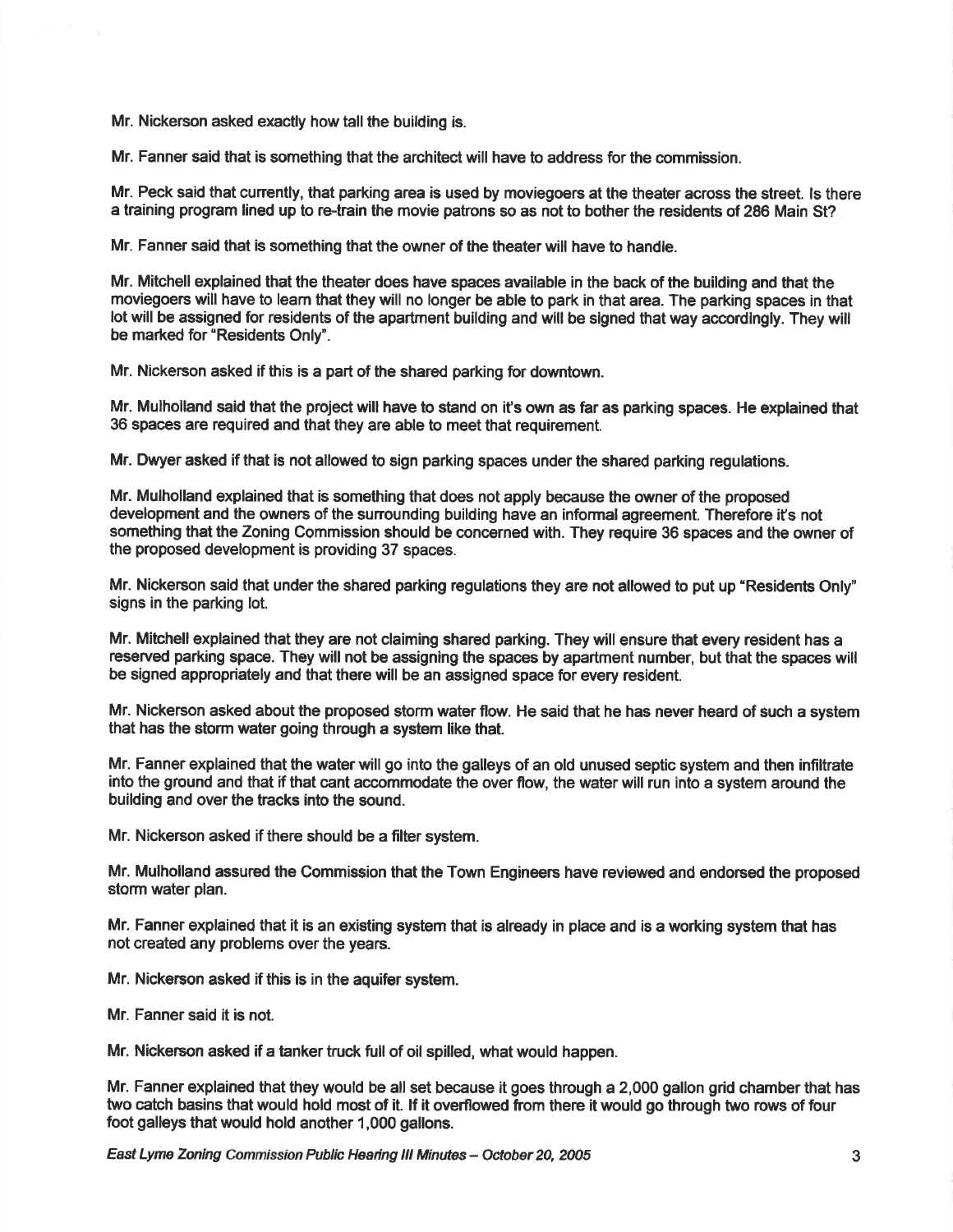Mr. Nickerson said that he will trust the town engineers as far as the overflow system.

Mr. Nickerson asked if Mr. Mitchell wants to bring the architect out.

Mr. Bill Upjon, from Portland Gt, is the site architect. He showed a series of pictures of the area and said that they are supposed to accommodate the character of the neighborhood in their building design. The intention of the photos was to demonstrate that matching the character of the neighborhood is not easy to do.

Mr. Mitchell went through each photo telling what is pictured.

Mr. Upion explained that the original intention was to take down the old existing apartment building and construct one large bulldlng that would go across the property. They were not able to make the financial numbers work to be able to do that. The proposed design will have a central elevator and two stair tower silos on either side of the building. The side of the building that will be facing that water will be almost entirely glass in order to give the residents the best possible views of the Long lsland Sound.

Mrs. Garabelas asked why they didn't try to make the design more consistent with the design of the apartment building that is already there.

Mr. Upjon said that ff they when with that kind of design, it would be a very tall building with a small band saw roof on the top and that they didn't think that would look like the other building. There intention is to renovate the other building to bring it in line with the new design.

Mr. Dwyer commented that the two designs are not compatible in any way.

Mr. Nickerson said that the commission is trying to convert Niantic back to a Colonial, Old Style New England and that he feels that the design of the proposed building does not fit with that goal and needs to be moved into the second phase of thought.

Mr. Gada said that they are looked to develop and promote "harmony" in the design and theme of the Niantic Main Street district.

Mrs. Carabelas said that she feels that the proposed building design is not appropriate for the town theme, or for a residential building. The building style that they brought before the Zoning Commission is more appropriate for an offtce building in another area, but is not appropriate for an apartment building in Niantic Main Street. It's a very contemporary design.

Mr. Nickerson said that this will be one of the biggest buildings in the town.

Mr. Upjon said that that is part of the difftculty is making such a large building appear to be "cutesy and quaint".

Mr. Peck asked if there is any regulation that allows for a higher elevation with a pitched roof.

Mr. Mulholland said that in this particular zone the answer if no.

Mr. Peck said he understands that downtown Main Street is looking to bring boaters into Niantic. Right now from the water, there are two things people notice, the Morton House and the existing apartment house. So this new building needs to be in harmony not only with the street, but also from the other side to attract boaters.

Mr. Upjon said that he doesn't know what they're going to do about that, because they're trying to get as much glass to the Long lsland Sound side of the building as they can. They presume that will be the reason that people are going to want to rent there units. ln his feeling, an apartment house is going to look like an apartment house and there's nothing that they can really do about that.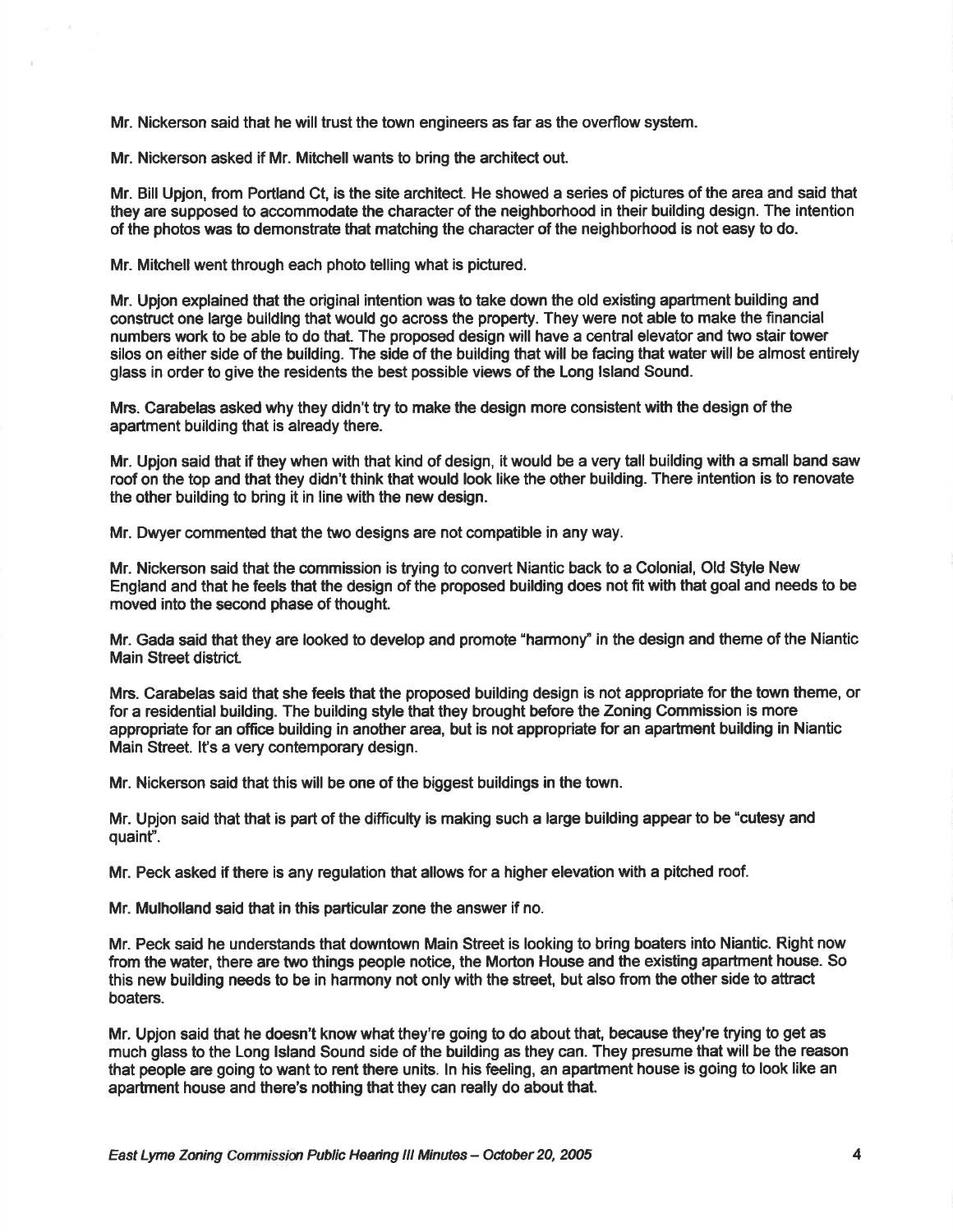Mr. Nickerson said that there's a certain vision that Niantic Main Street is trying to put together and said that maybe they could provide the applicant with some of the other designs of colonial style buildings that were recently built downtown.

Mr. Nickerson called for any technical questions from the panel. He asked for any other thoughts on the architectural design. He asked how tall is the other building that's next to it.

Mr. Nickerson asked for any other questions ftom the Commission and any other issues with the GAMS part of the hearing.

Mr. Nickerson opened the floor to Public Comment.

Mr. Nickerson called for comments from the public in favor of this application -Hearing none-

Mr. Nickerson called for comments from the public in opposition to this application -Hearing none-

Mr. Nickerson called for comments from the public neutral to this application  $-$ 

Barbara Crouch, Executive Director of Niantic Main Street commission said that Niantic Main Street does support living downtown but is looking for some kind of unified theme and unified look to downtown. She acknowledged that part of the difficulty in this is that they have lost many of the historical buildings in their downtown. She realizes that this lack of historic design in the downtown district does make it difficult for a developer to work around the theme that they are trying to achieve. However, Niantic Main Street does support living downtown and feels that it will help the economic development of the downtown area.

Joe Barry, 111 South Edgewood Rd, Niantic GT said that he does agree that the town needs housing downtown. His concern is that one of the reasons that the town did not accept the Dominion building is because of the PCB's in the ground. He said that years ago transformers were stored in that area. He feels that there needs to be an environmental study of on the sub-surface to ensure that it is a clean area before the town accepts the application.

Mr. Gada asked if he is saying that there was no environmental study done on the Dominion site and that the town is using it.

Mr. Barry that that he feels that is conect. He claims that Dominion said that they conducted a study when it was North East but that the documentation for that study has never been produced. He clams that is why the town entered Into a twenty year lease and did not purchase the property outright.

Mr. Nickerson asked that they address that in the context of the CAM.

Mr. Mulholland asked Mr. Fanner if they expect to do a sub-surface study for containments.

Mr. Fanner said that they do not plan to do a study on the site because they do not feel there is reason to because the site has been paved since the transformers were stored. Also that they were not stored on Mr. Mitchells property and that if something did leak out of one of the transformere, it wouldn't have gone very far.

Mrs. Carabelas asked how long has the current apartment building been there. Was it there prior to anything being stored near the site.

Mr. Mitchell said that it was built in 1976. He also said that this new building will not have a basement so that will alleviate some of the problem. There will be a small utility room.

Mr. Mulholland asked Mr. Mitchell if he as the property owner has ever been contacted by CL&P about containments.